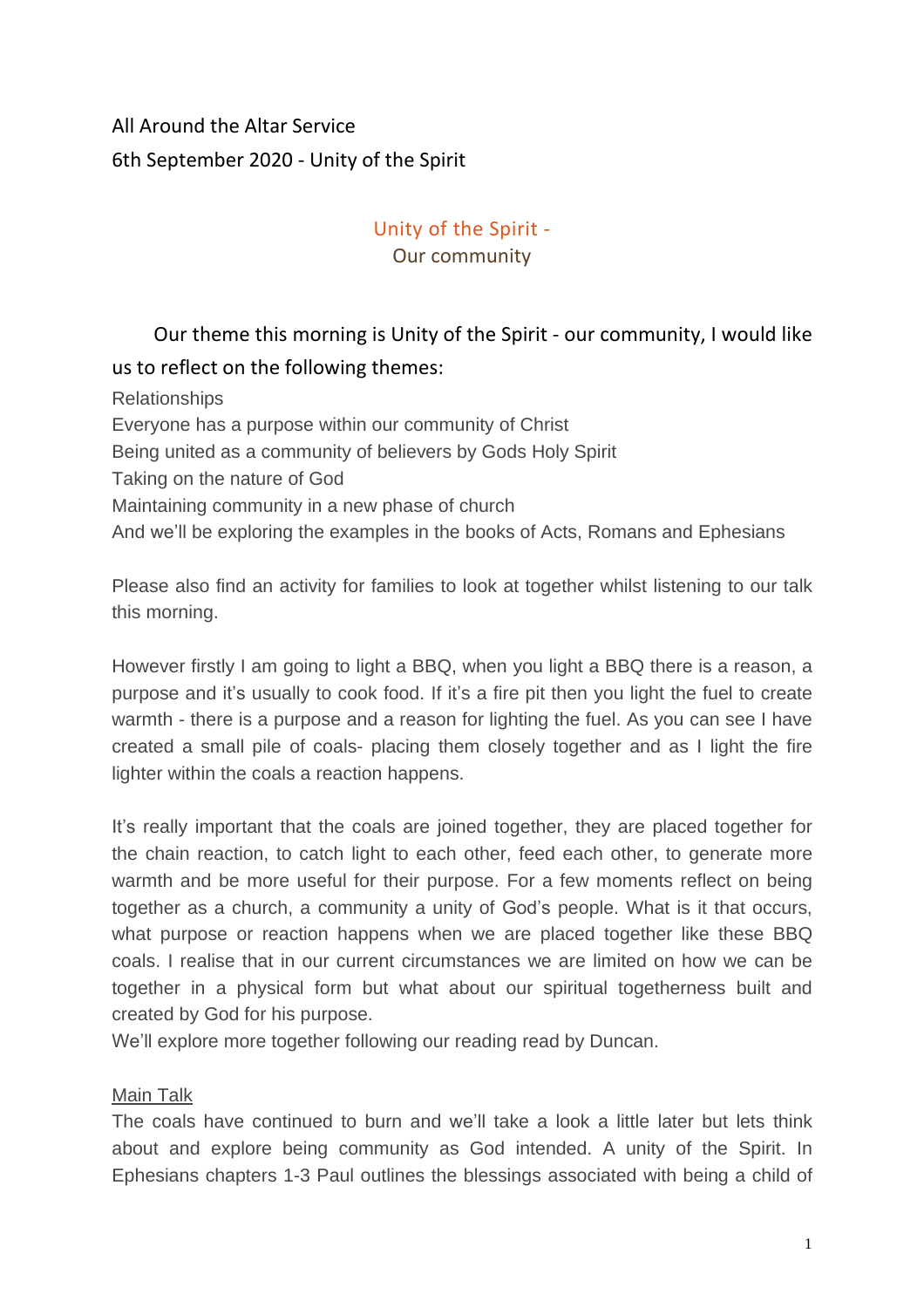God, when we reach chapter 4 - our reading today Paul outlines the responsibility of being a child of God. To be in unity with one another in Christ. There is a strong emphasis on relationships, how to act, us all having a purpose and more importantly a unity by the Holy Spirit.

As a congregation, a community of faith we are having to work harder on those relationships due to having to be distant from one another. Ian Barclay encourages people to emphasis the ONE preceding body, spirit, Lord, baptism etc. ONE body, ONE mind, ONE spirit etc.He says the emphasis is not the diversity of the gift but the fact that all believers share them.

So back to our burning coals... you'll see that by leaving them for a while the flames have died down but the coals themselves are very hot and ready for the intended purpose, however if I move one to the side on its own it may not be so effective, we'll see a little later - reflect how effective is that single coal? If the coal represents us as a Christian how effective would we be out there on our own? Just for a moment or two reflect how would you feel if you were that coal of to the side?? Through recent months you may feel you are that coal on the side, there but not really there? If you're gathered with family you may want to pause and share your thoughts together.

One of the best examples of living as a community of believers is in Acts chapter 2 and chapter 4. In chapter 2 it tells *"They devoted themselves to the apostles' teaching and to fellowship, to the breaking of bread and to prayer. Everyone was filled with awe at the many wonders and signs performed by the apostles. All the believers were together and had everything in common."* And later in chapter 4 it says they are still living in fellowship *"All the believers were one in heart and mind. No one claimed that any of their possessions was their own, but they shared everything they had. With great power, the apostles continued to testify to the resurrection of the Lord Jesus."*

In Romans 12:4-5 it says "*Just as our bodies have many parts and each part has a special function, so it is with Christ's body. We are many parts of one body, and we all belong to each other"*

How fantastic is that we are many parts of the one body and we all belong to each other. I think that's pretty amazing from our very youngest member only born in recent weeks to members of the congregation who have faithfully lived as servants of Christ for many many years - there is a purpose for everyone and we all belong to each other even in times like we are currently in - we belong to each other.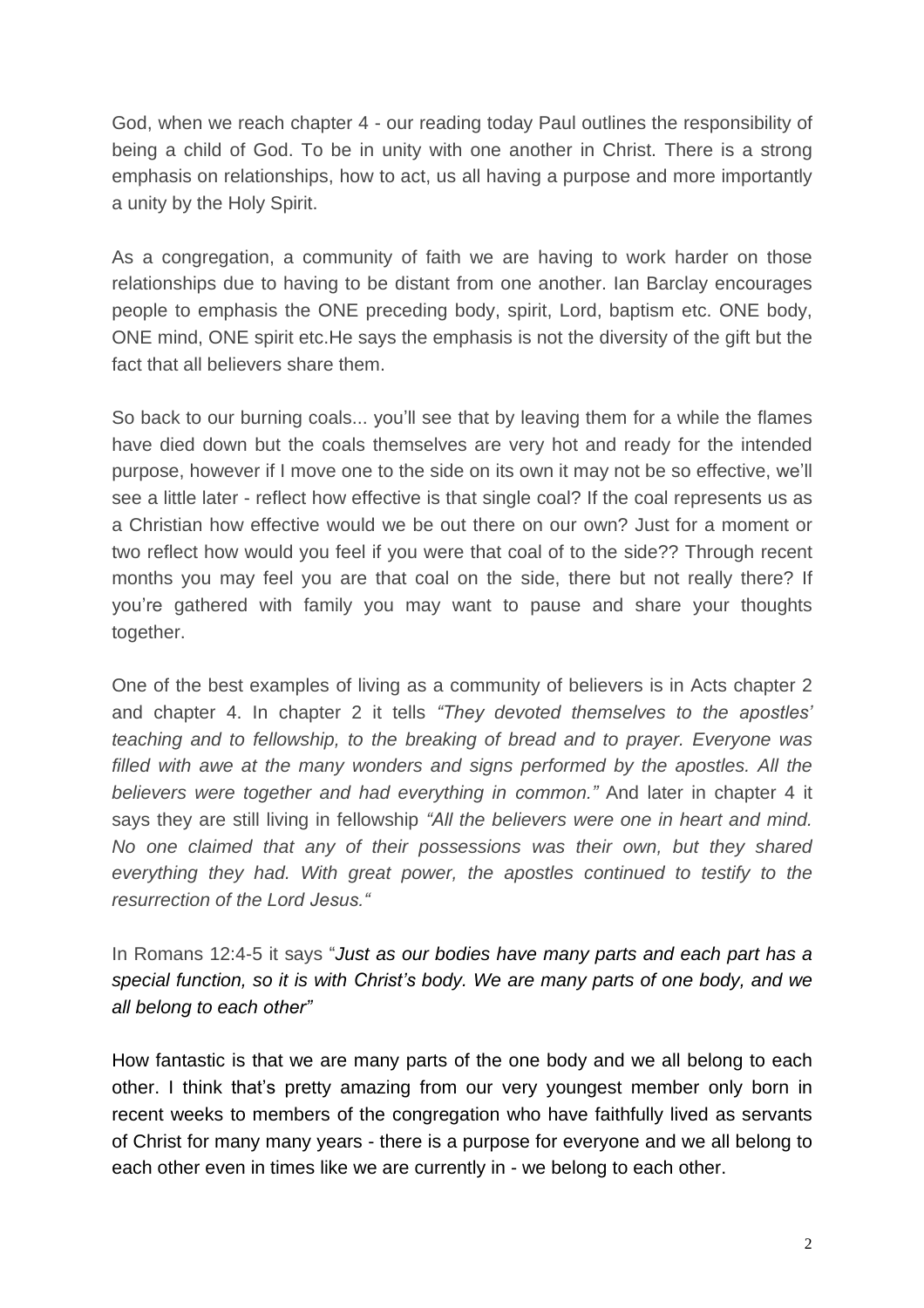Belonging to each other takes commitment and being joined together by the Holy Spirit in unity. It says in our reading from Ephesians *"we are to grow up in all aspects into Him who is the head, even Christ, from whom the whole body, being fitted and held together"*

Back to our BBQ - see how the coal on its own has started to dwindle and lose its heat, it's lost its purpose of being part of the whole, being more effective for its purpose - it needed to be with the whole community of coals.

Reflect or share for a moment what does the word community mean to you? What is community?

The short answer is that the word "community" is a compound word; "com" means with and "unity" means what the word says…unity or being unified or having a common union. In short, God wants believers to dwell in union and in community having the same mind that is in Jesus Christ. So despite our congregation, our family where everyone is belonging is physically distant at the moment, spiritually we need to work on having the same mind that is in Jesus Christ. For it is through being bound in the unity of the spirit we are still our congregation, still our community of believers that belong to each other. By taking on the nature of Christ we are still our congregation, our community belonging to each other despite not being in a physical presence as we once were.

Over the next few weeks there will be an opportunity for some to meet physically on Sunday mornings - socially distant of course and there are the other opportunities for fellowship and community through the online prayer group chat, bible study groups and the forthcoming online alpha course. Yes it is different and may not be our preferred way of worship and community but God knows our struggles with our circumstances at the moment; but He also delights when we fully recognise him and take on his nature which binds us together in the unity of him.

And as I place the individual coal back where it belongs, we recognise that our new way of being church and maintaining our community takes effort and commitment but we are a community of believers who belong to each other, we all have a purpose with him at the center, let us be fueled up, for Christs purpose and mission unified by him and we pray that at some stage we will have a BBQ together to celebrate being a community through and in Christ.

Amen.